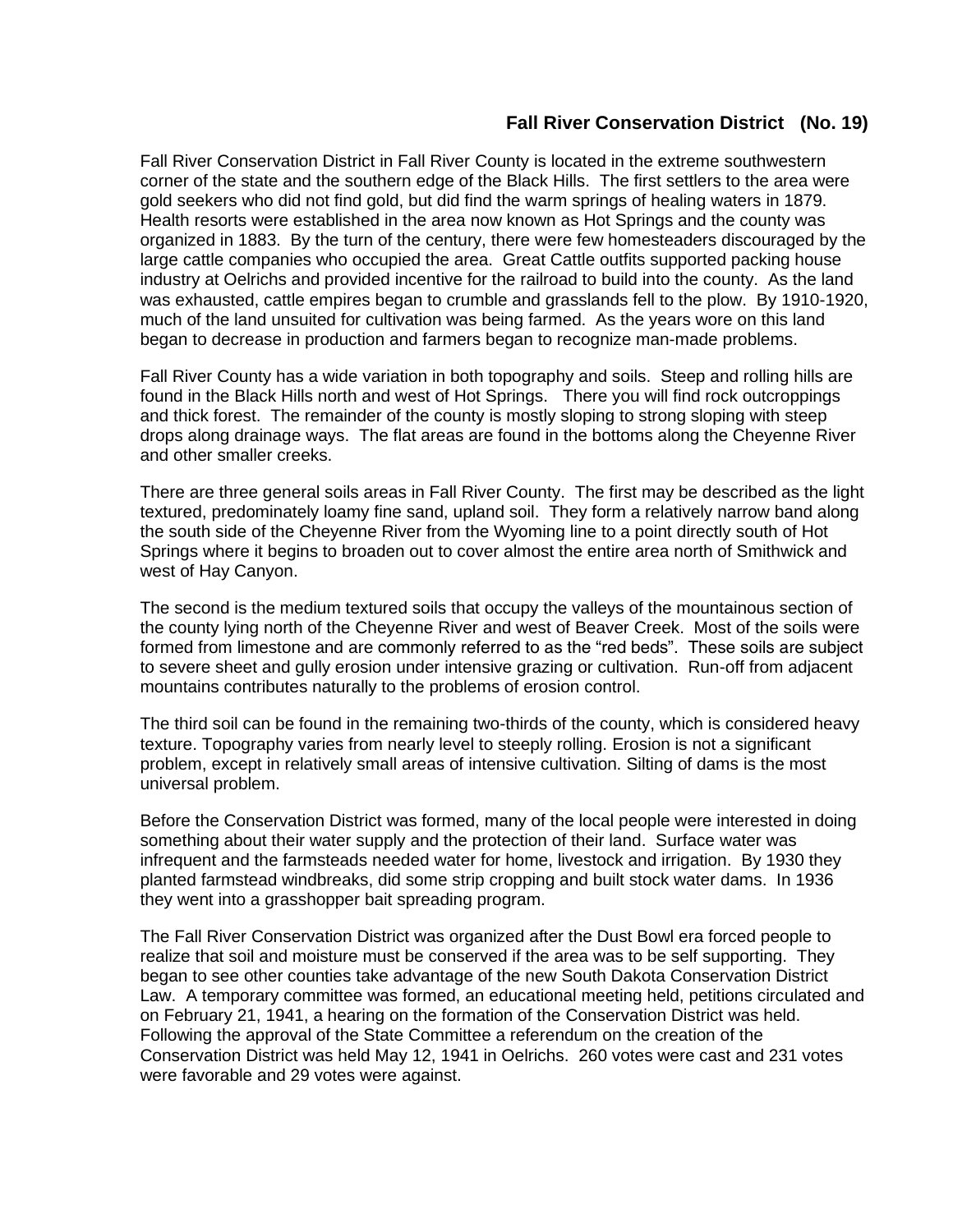Fall River County was the nineteenth county to join the state organization. Clarence E Daech and Earl B Robinson were appointed supervisors on May  $19<sup>th</sup>$ , 1941. A certificate of organization was issued to the Conservation District on June 12, 1941. On July 22, 1941, Cornelius Hofman, E.G. Roll and John N. McLain were elected supervisors.

As organized in 1941, Fall River Conservation District area only included 211,840 acres and 218 operating units. In 1944 the remaining area of the county was brought under the Conservation District program. As of the 2010 Census, Fall River County has 1,115,551 acres, 300 farms, 950,000 farm/ranch land acres, and 54,000 acres of cropland which is mostly hay and wheat for livestock.

Some of the first major conservation practices to take place were: contour planting, crop residue management, contours and wind strip-cropping, stubble mulch tillage, irrigation (only on medium and heavy textured soils), grass and hay seeding, proper range stocking, terracing, field and gully diversions, grassed waterways, stock water dams (with trickle tubes), and farmstead windbreaks.

The Lone Well Watershed Project, started by Clarence Daech and John McLain, developed within the county to conserve moisture. The watershed comprised an area roughly three miles wide by nine miles long. Approximately 22 square miles or 14,080 acres. The overall plan was to prevent and slow down run-off to equitably impound adequate stock water and then put the overflow to beneficial use. Once the water reached the main creek, retention and diversion dams with adequate trickle tubes and gates were installed to provide flood irrigation and water spreading on the bottoms adjacent to the channel. Some irrigation is done from Cascade Creek and Beaver Creek. Very little irrigation is done from Fall River, except in the city of Hot Springs.

The largest irrigation project completed in Fall River was the Angostura Project in 1950. Angostura Dam and Reservoir on the Cheyenne River, a Missouri River tributary, can store 220,000 acre-feet of water of which 60,000 acre-feet is used for flood control and the remainder is used for silt retention and irrigation. Angostura Main Canal, with 293 cubic feet per second initial capacity, is approximately 37 miles in length. Angostura Lake has become a large recreation area for locals and tourists. An average of 25 miles around the parameter make this the largest project this far in the county. About 3 miles of the center of the lake is used for speed boat, water skiing, fishing and camping around in the state designated areas. The Conservation District over the years has worked with the State Game Fish & Parks to help develop erosion control, shade and wind protection.

Through the years multiple grant programs have come through the office. In 1993 the Conservation District had a cost share grant program for stock pond development. In the 1990's the Boot Strap group had a cost share program similar to NRCS for well drilling, fence line, pipelines and shelterbelt. 2007 was the devastating Alabugh Fire; the Conservation District got a grant to help landowners purchase conservation trees, reseed native grass and control weeds to start the rebuilding process. Many homes were lost in the fire down Cascade Rd. Fire danger is always a concern in Fall River. 2012 deemed to be another dry year; creating extremely high fire danger. Over fifty individual fires popped up over the whole county. Most of the damage was on forest service land, but 8,500 acres out of the 25,000 acres that burned were on private land. The Conservation District did receive funding for erosion control, reseeding, fencing, pipeline and tanks for quality water to livestock.

The Conservation District has been involved with a few research projects over the years. The Cheyenne River Watershed research project went from 2003 to 2004. The project was set up to